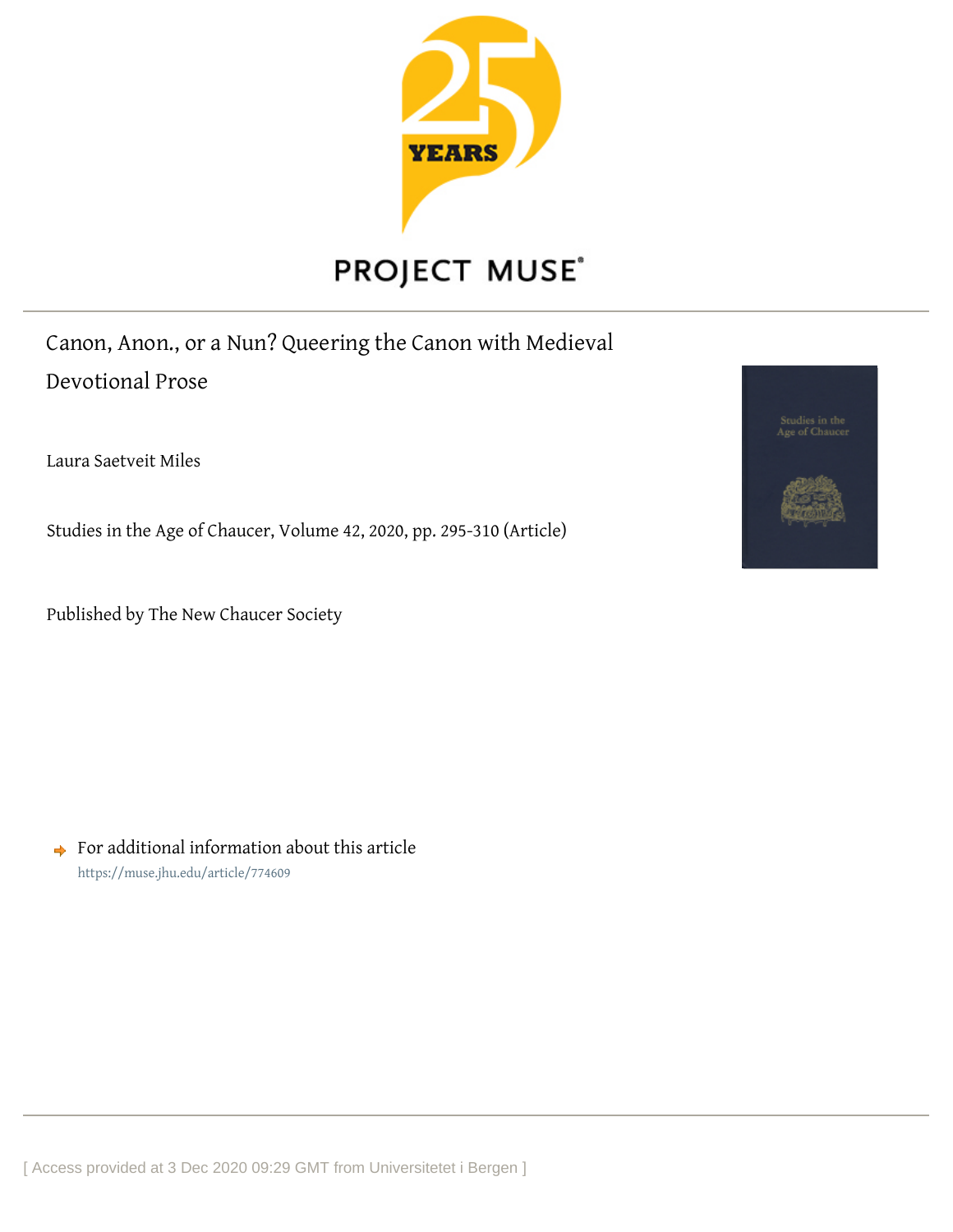# **Canon, Anon., or a Nun? Queering the Canon with Medieval Devotional Prose**

Laura Saetveit Miles *University of Bergen*

## **I. Restoring Devotional Prose to the Medieval Canon**

**MUST MEDIEVALISTS WOULD AGREE that the modern canon of medieval literature does not perfectly align with the medieval canon of** medieval literature—and nor should it. Today's canon reflects current tastes and teaching needs; inherited prejudices and predilections; and, as Thomas Prendergast writes, remains "somewhat irrational," with a "kind of magical quality."<sup>1</sup> Of course, the medieval canon of Middle English literature was also shaped by its audiences' own tastes, but by another priority as well: spiritual self-help. We might discern the priority of saving one's soul in a kind of reconstructed medieval "canon," based on the greatest number of surviving manuscripts. These texts likely constituted the most popular—or we might say canonical—vernacular works in late-medieval England:

- 1. Wycliffite Bible (c. 250 surviving manuscripts);
- 2. *Brut* chronicle (c. 181);
- 3. *Prick of Conscience* (c. 130);
- 4. Geoffrey Chaucer, *Canterbury Tales* (c. 81);
- 5. John Gower, *Confessio Amantis* (c. 63);
- 6. Nicholas Love, *The Mirror of the Blessed Life of Jesus Christ* (c. 61);
- 7. William Langland, *Piers Plowman* (c. 54);

<sup>1</sup>Thomas A. Prendergast, "Canon Formation," in *A Handbook of Middle English Studies*, ed. Marion Turner (Hoboken: John Wiley & Sons, 2013), 239–51 (239).

> *Studies in the Age of Chaucer* 42 (2020): 295–310 © 2020 The New Chaucer Society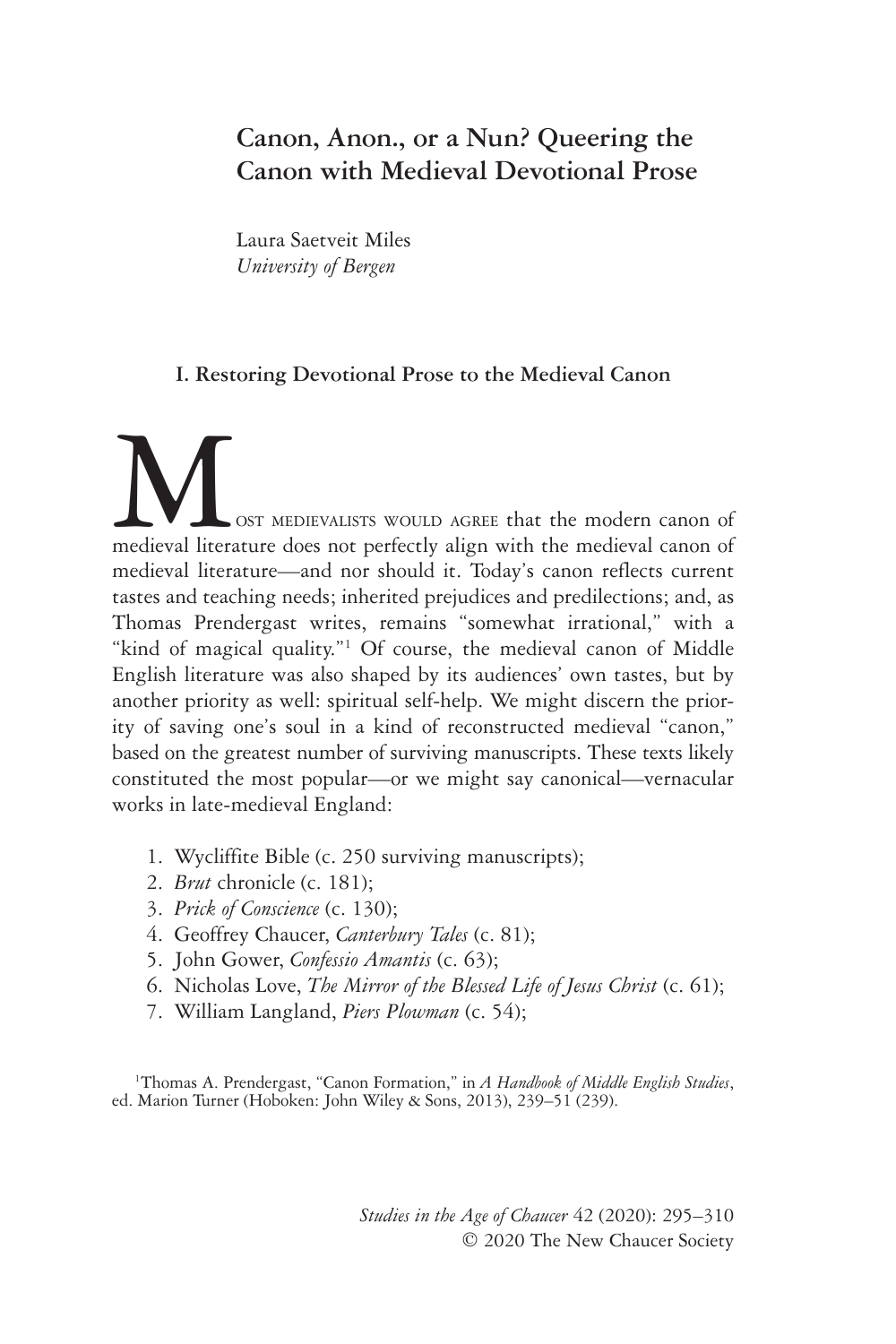- 8. *Pore Caitif* (c. 54, full text and fragments);
- 9. Walter Hilton, *The Scale of Perfection* (c*.* 50).2

Compare that list to the Middle English contents of Volume 1 (supplemented with a few titles from the more extensive Volume A, *The Middle Ages*) of *The Norton Anthology of English Literature: Major Authors*—the most frequently used anthology today, and thus representative of the canon at least in terms of teaching, if not scholarship:

- 1. *Sir Gawain and the Green Knight*;
- 2. Chaucer, *The Canterbury Tales*;
- 3. Gower, *Confessio Amantis* (only Volume A);
- 4. Thomas Hoccleve, *My Compleinte* (only Volume A);
- 5. Langland, *Piers Plowman* (only Volume A);
- 6. Julian of Norwich, *Book of Showings*;
- 7. *The Book of Margery Kempe*;
- 8. Wakefield Second Shepherd's Play;
- 9. Thomas Malory, *Morte Darthur*. 3

Between the two lists there are only three overlaps: Chaucer's *Canterbury Tales*, Gower's *Confessio Amantis*, and Langland's *Piers Plowman*. The remaining texts in the first list vary, from receiving some limited scholarly and classroom attention, to receiving barely any focus at all, as with the neglected *Prick of Conscience* (ironically the most well attested Middle English poem)*.* While the *Brut* chronicle satisfied a medieval desire for history, the other popular works all reflect a widespread demand for reading that could help accomplish the specific purpose of saving souls. The vernacular Wycliffite Bible, the *Prick of Conscience*, Love's *Mirror*, and Hilton's *Scale* (as well as *Piers Plowman*) either educate the reader on Christian doctrine and story; form their daily life as an observant Christian; or guide their inner devotions, bringing them closer to God. The end goal of all these functions was, ultimately, the most efficient entrance

2 Based largely on Michael Sargent, "What Do the Numbers Mean? A Textual Critic's Observations on some Patterns of Middle English Manuscript Transmission," in *Design and Distribution of Late Medieval Manuscripts in England*, ed. Margaret Connolly and Linne R. Mooney (Woodbridge: Boydell & Brewer, 2008), 205-44 (206).

Stephen Greenblatt, gen. ed., *The Norton Anthology of English Literature: Major Authors*, 9th ed., 2 vols. (New York: W. W. Norton, 2013).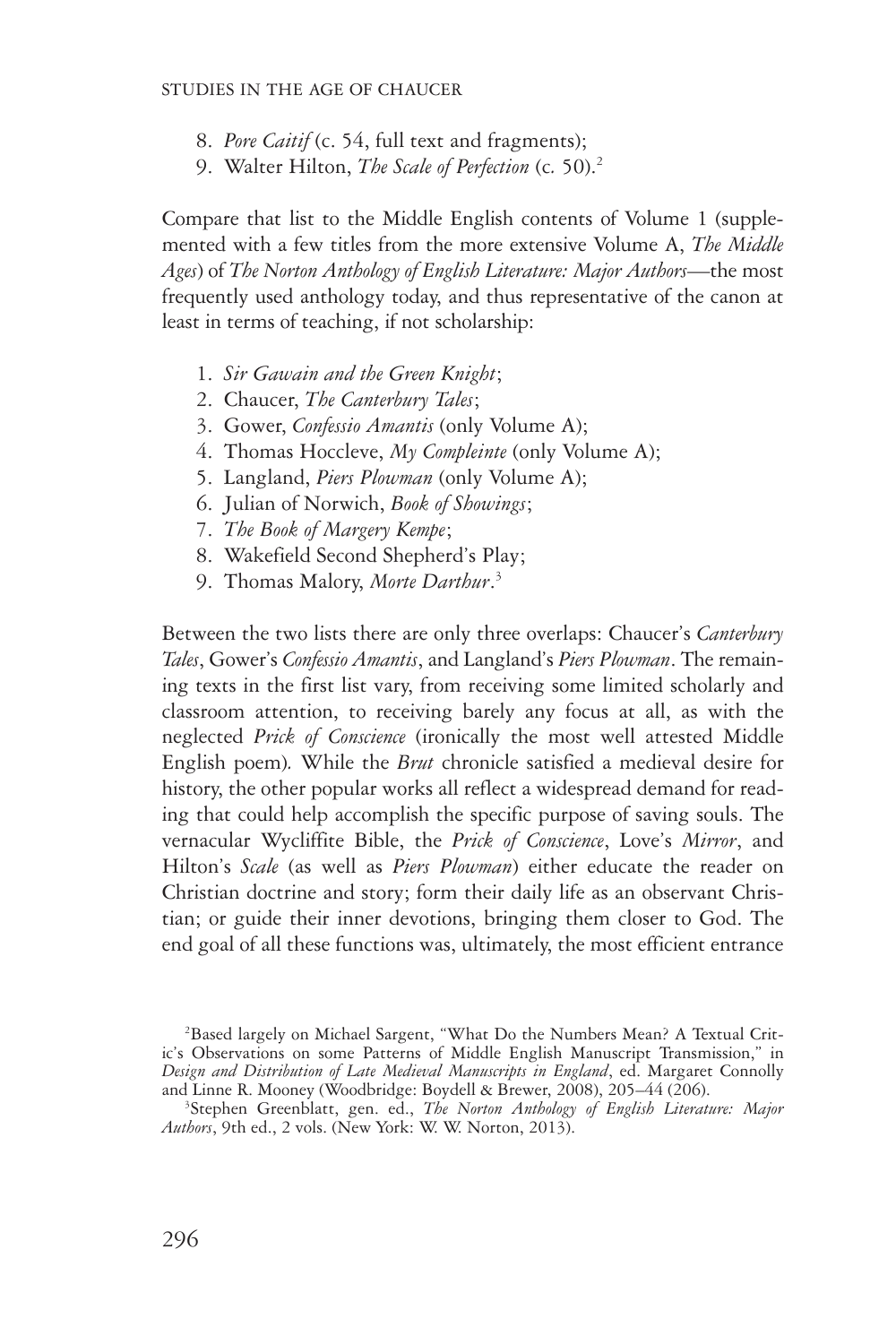of the reader's soul into heaven—though a moral society was of course a beneficial side effect.

In fact, devotional practice drove the production and consumption of a vast variety of Middle English texts that survive in fewer numbers than those in the list above. Beyond the works by "major" known writers such as Love, Hilton, Richard Rolle, and the *Cloud-*author, dozens of other "minor" devotional works include many texts called compilations, where "extracts from a source or sources are woven together into a text which is presented as a single, distinct work," such as *Pore Caitif*, *A Talkyng of the Love of God*, *Disce mori*, *The Chastising of God's Children*, *A Mirror to Devout People*, and *Contemplations of the Dread and Love of God*, among many others.<sup>4</sup> When taken together, fourteenth- and fifteenthcentury devotional prose constitutes a mammoth genre whose modern marginality stands in stark contrast to its medieval popularity. Even before much of the recent work that has expanded our knowledge of the genre over the past few decades, W. A. Pantin could confidently state in 1955 that

It is impossible to exaggerate the importance of this vast sea of minor religious literature in the religious history of fourteenth-century England, for it means that the great spiritual writers like Rolle and Hilton did not stand alone in a vacuum, but had numberless followers and imitators. Nothing could illustrate better the thoroughness with which the piety of the age had seeped throughout society.<sup>5</sup>

Devotional prose was consistently in high demand from nearly all strata of readers for the entire Middle English period. Though devotional works usually gained a broader audience later on, they were often composed by male clerics specifically for women readers, whether anchoresses, nuns, or laywomen. For this reason the genre strongly reflects the undervalued role that women's literary culture has played in the formation of the medieval canon. Examining the composition, structure, and transmission of devotional prose recuperates important information about how women shaped premodern literature.

4 Elisabeth Dutton, *Julian of Norwich: The Influence of Late-Medieval Devotional Compilations* (Cambridge: D. S. Brewer, 2008), 3. For a full list and manuscript sources, see P. S. Jolliffe, *A Check-List of Middle English Prose Writings of Spiritual Guidance* (Toronto: Pontifical Institute of Mediaeval Studies, 1974).

W. A. Pantin, *The English Church in the Fourteenth Century* (1955; repr., Toronto: University of Toronto Press, 1980), 247–48.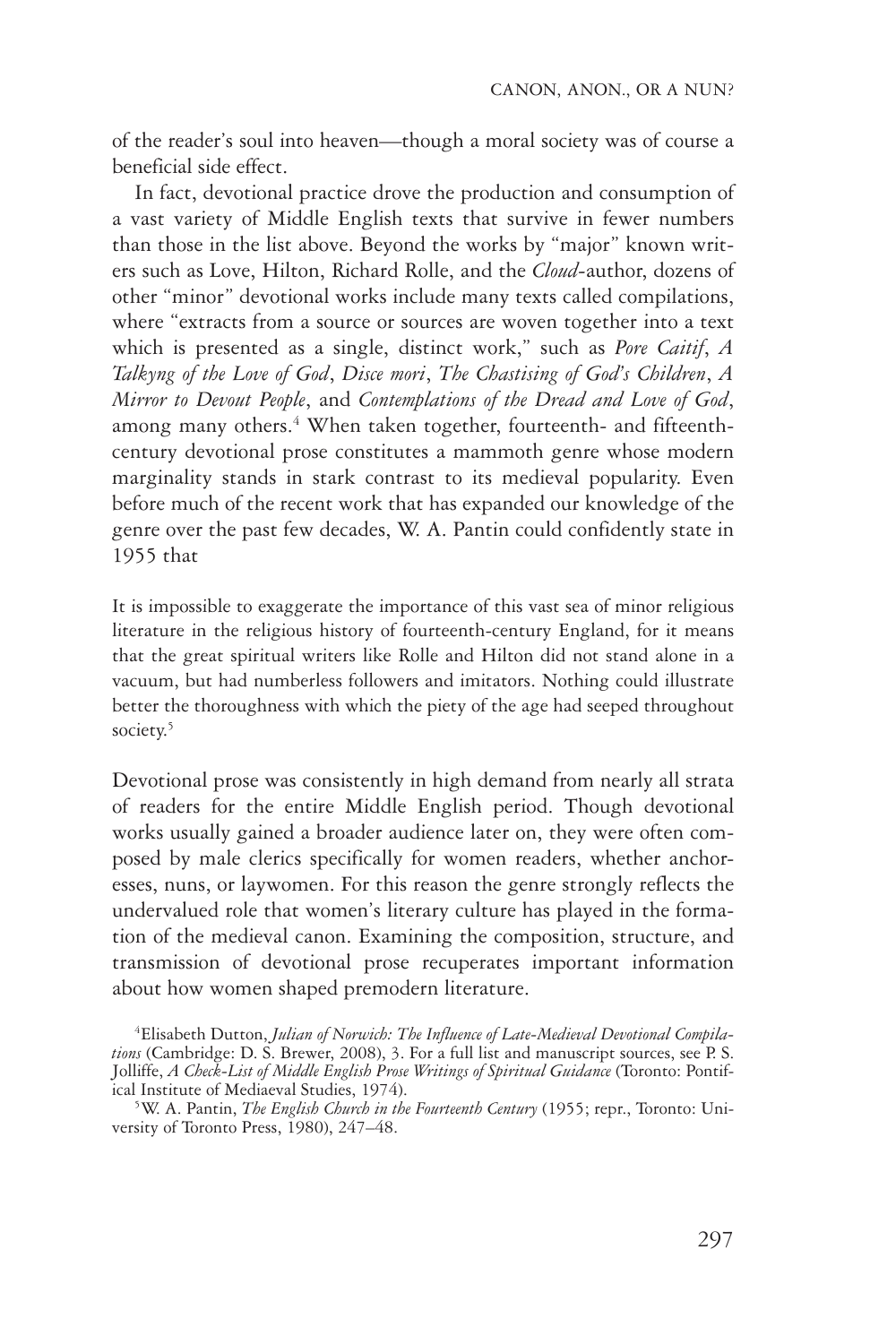#### STUDIES IN THE AGE OF CHAUCER

One of the genre's constants is its focus on the process of stirring up desire for the divine and shaping the self in Christ's image through meditation and contemplation, sometimes combined with catechetic and penitential emphases. Whether imaginatively participating in the events of Christ's life, or practicing affective prayer, these readers learn how to feel through reflecting on their own present or the biblical past. The other constant of the genre is its inconstancy: in many cases, its texts have one or more base texts; they interpolate multiple other texts; they freely interweave translations and original material; they experiment with narrative structure, voice, language, and style. Their authors (or compilers, or creators) might be known, or misattributed, or most often intentionally unknown. Once in circulation devotional works seem to lend themselves to being dramatically revised and recombined to suit different audiences, adapted and excerpted by other scribes just as they are made of adapted and excerpted texts themselves, such that pinning down a "best" text contradicts their intrinsically Promethean nature. Such flexibility made devotional prose a hardy kind of literature with thousands of survivals. Yet devotional prose as a genre, and specifically devotional compilations, are almost entirely unrepresented in today's teaching anthologies; and outside a small group of specialists, it is all too often dismissed by medieval scholars as derivative or lacking prestige, "as aggressively didactic, digressive, and repetitious, barely worthy of literary analysis,"6 and full of pervasive misogyny. Not to mention that our colleagues working on other periods nod in recognition at Chaucer's name but might not even regard such religious texts as "real literature."

If given some serious attention, however, devotional literature shows itself to be deserving of literary analysis, and indeed a crucial piece of the puzzle of medieval English literature and culture. This has been proven by the important research in the field in recent decades by scholars such as those in this colloquium, and others such as Elizabeth Robertson, Anne Clark Bartlett, Vincent Gillespie, Ian Johnson, and Michael Sargent. But has this new knowledge about devotional prose and its exposure actually shifted how the broader discipline considers the medieval canon and its subjectivities? Has devotional prose been a part of the discussions about canon we have had, and still need to have? For the very reasons that

<sup>6</sup> As Anne Clark Bartlett laments about others' devaluations, in *Male Authors, Female*  Readers: Representation and Subjectivity in Middle English Devotional Literature (Ithaca: Cornell University Press, 1995), 1.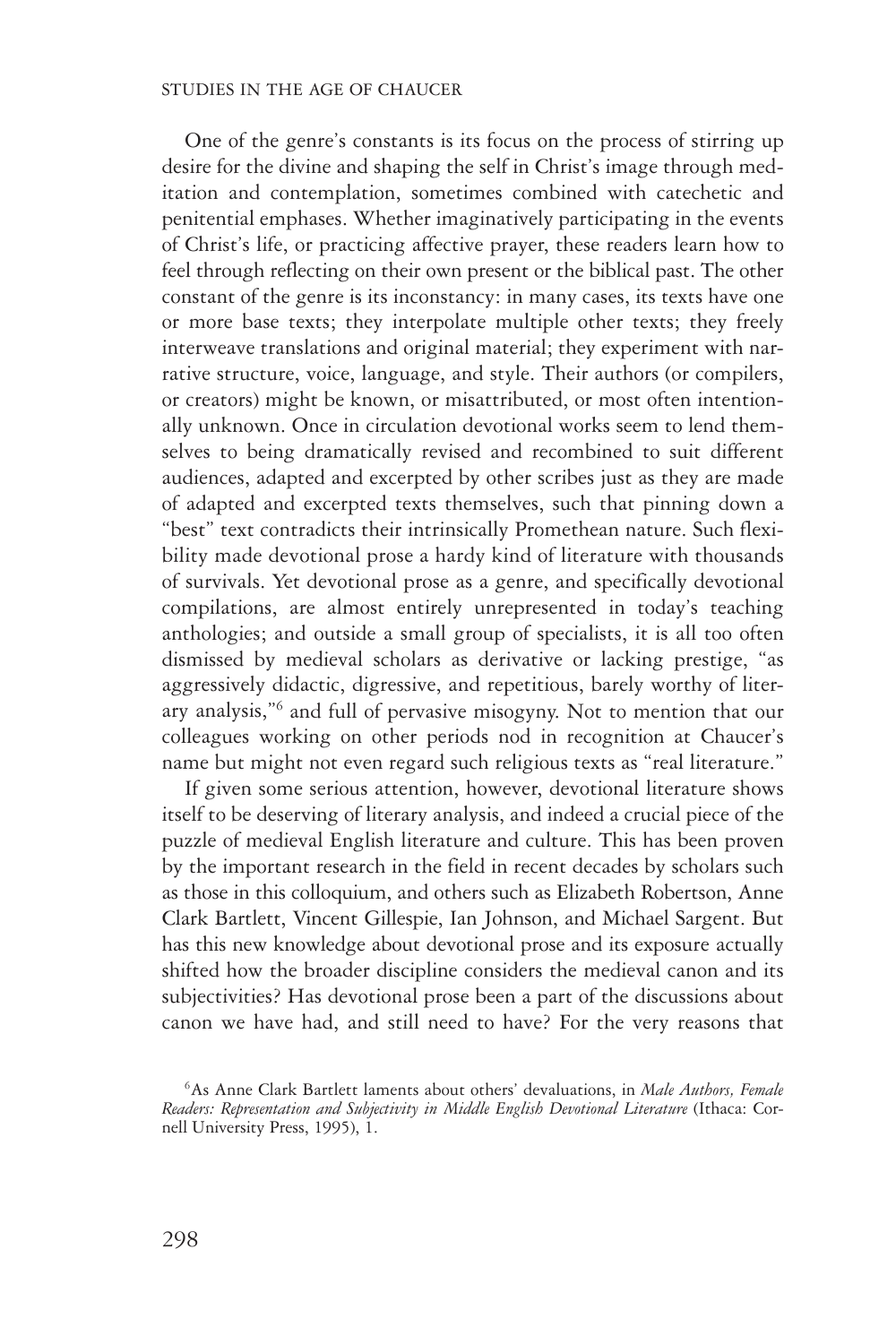some scholars shy away from the genre, I would argue that we need devotional prose, with its potential to challenge the hegemony of the canon, to expose its limitations, to diversify its conceptions of authorship, to broaden its engagement with gender—in other words, we need devotional prose to queer the modern canon. What would happen if we infiltrated the literary canon with a queer genre that brings into question what it means to be a literary text? Here "queer" denotes, in David Halperin's words, "whatever is at odds with the normal, the legitimate, the dominant . . . it demarcates not a positivity but a positionality vis-à-vis the normative."7 The canon is nothing if not the legitimate and the normative. The features of devotional prose as a genre—the instability of versions, the capaciousness of topic, the blurred boundaries between sources, the spiritual touching between narrator and reader—all are more queer than anything else, suggesting that perhaps queering the canon means becoming aware of the way that texts sometimes don't act straight and tidy. I propose that devotional prose poses an overlapping queer and feminist resistance to conventional ideas of canonicity, and thus its inclusion in the canon can help to diffuse the canon's heteronormative rigidity. For my purposes its queer resistance lies in shifting from a patriarchal canon to one that acknowledges other subjectivities, and in representing non-normative authorial and narrative strategies that have a queer power to upend expectations of literary form, and to break down the tyranny of single authorship. Its feminist resistance lies in its representation of an important but often voiceless readership enclosed religious women—and how interweaving texts by visionary women releases a dialogic power that speaks to those female readers.

In many ways my idea that devotional prose could do important queering work as part of the canon operates in parallel to Tison Pugh's views in his 2004 book *Queering Medieval Genres*. His use of the term "queer" demonstrates how his "primary concern is to deconstruct heteronormative bias and patriarchal privilege within genres rather than pointing to a latent homosexuality within the narratives."8 I wish to take this approach up a level, to the function of certain genres within a broader canon of English literature. If we cannot do away with the canon, we do need a genre within it that points reflexively back to the

<sup>7</sup> David Halperin, *Saint Foucault: Towards a Gay Hagiography* (New York: Oxford University Press, 1995), 62, as quoted in Karl Whittington, "Queer," *Studies in Iconography* 33 (2012): 157–68 (157). 8

Tison Pugh, *Queering Medieval Genres* (New York: Palgrave Macmillan, 2004), 6.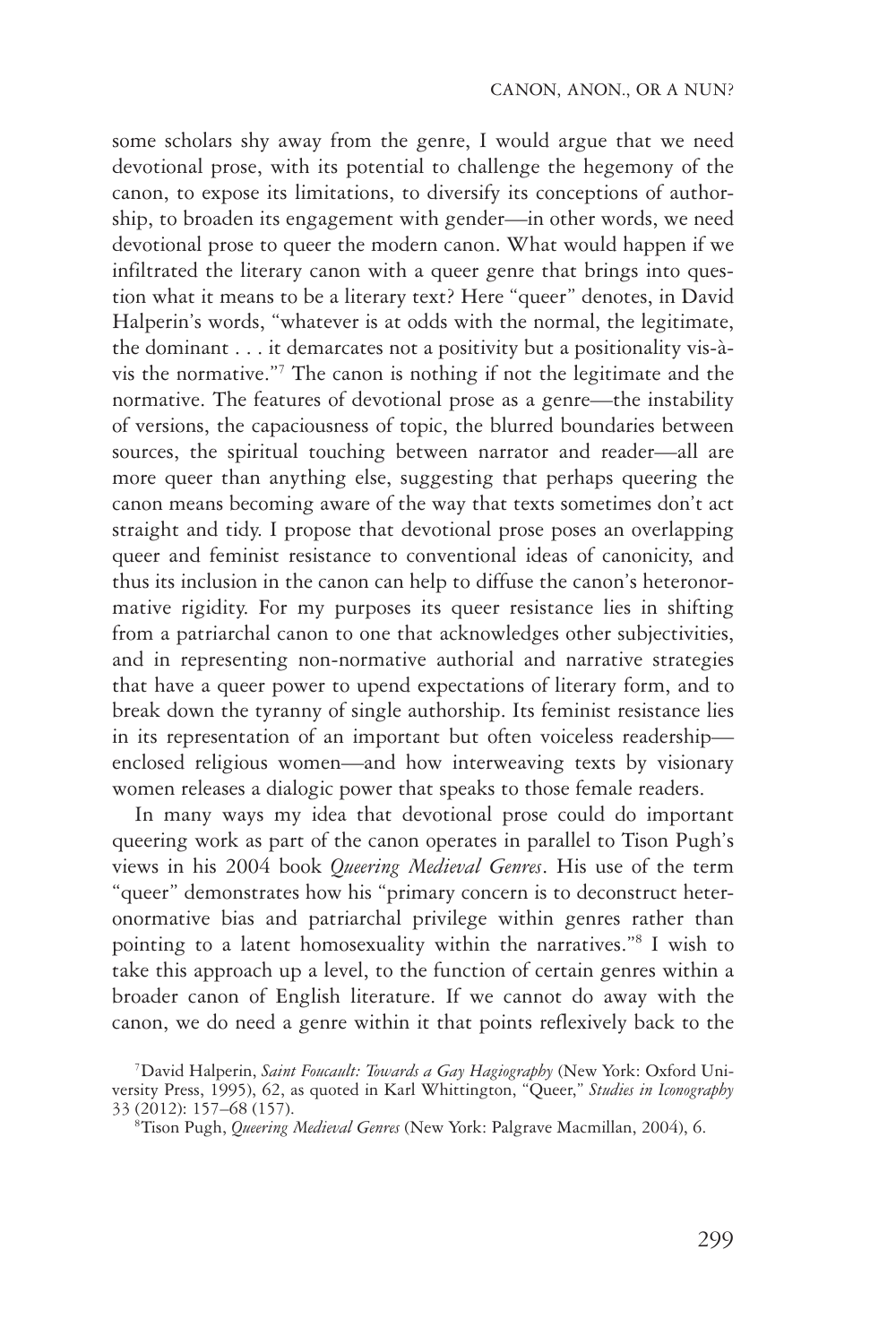#### STUDIES IN THE AGE OF CHAUCER

canon's own patriarchal privilege, that sheds light on its biases both in terms of gender and of genre. Though he does not discuss the canon, Pugh links such a deconstructive power back to the queer genre's effect on its readers:

[T]he concept of queering genres allows us to examine the ways in which the queer is figured not merely as the presence of the homosexual within a traditional genre but also as a strategy of destabilizing the audience's own sense of heteronormative privilege. A queering genre represents an active, volitional tactic that alludes to the queer as a means of resisting, if not subverting, both generic form and the audience's heteronormatively inscribed identity.<sup>9</sup>

Devotional prose, as I will show, subverts many of the defining features of genre itself that help to neatly organize the modern canon: single "major" authors, monologic narratives, originality or at least novelty, coherence to parameters of literary form. Devotional prose certainly has some formal generic characteristics, but they are characteristics that contradict everything that defines every other genre represented in the canon—as a genre it breaks down how we think that literary genres should work. As Karl Whittington phrases it, "queer is about breaking down historical and academic binaries."10 Bringing devotional prose out of the archive and into the canon helps to break down the canon–non-canon academic binary. That phrasing also helps us imagine the connection between a genre's power to subvert fixed generic form (a kind of academic binary) and its power to subvert the rigid formation of readers' identities by oppressive patriarchal social structures (a historical binary) because what I see devotional prose doing with its multivocalic, author-fluid tendencies is to complicate readerly subjectivities, both medieval and modern. "Queering genres, as a matter of praxis, involves destabilizing the audience's typical expectations with the purpose of subverting subject positions," Pugh posits, and if we think of that destabilization as applying to today's readers of the canon as much as to medieval readers, then we realize the full impact of devotional prose as a genre that can queer the canon.<sup>11</sup>

 $9$ Ibid., 9. <sup>10</sup>Whittington, "Queer," 165. 11Pugh, *Queering Medieval Genres*, 6.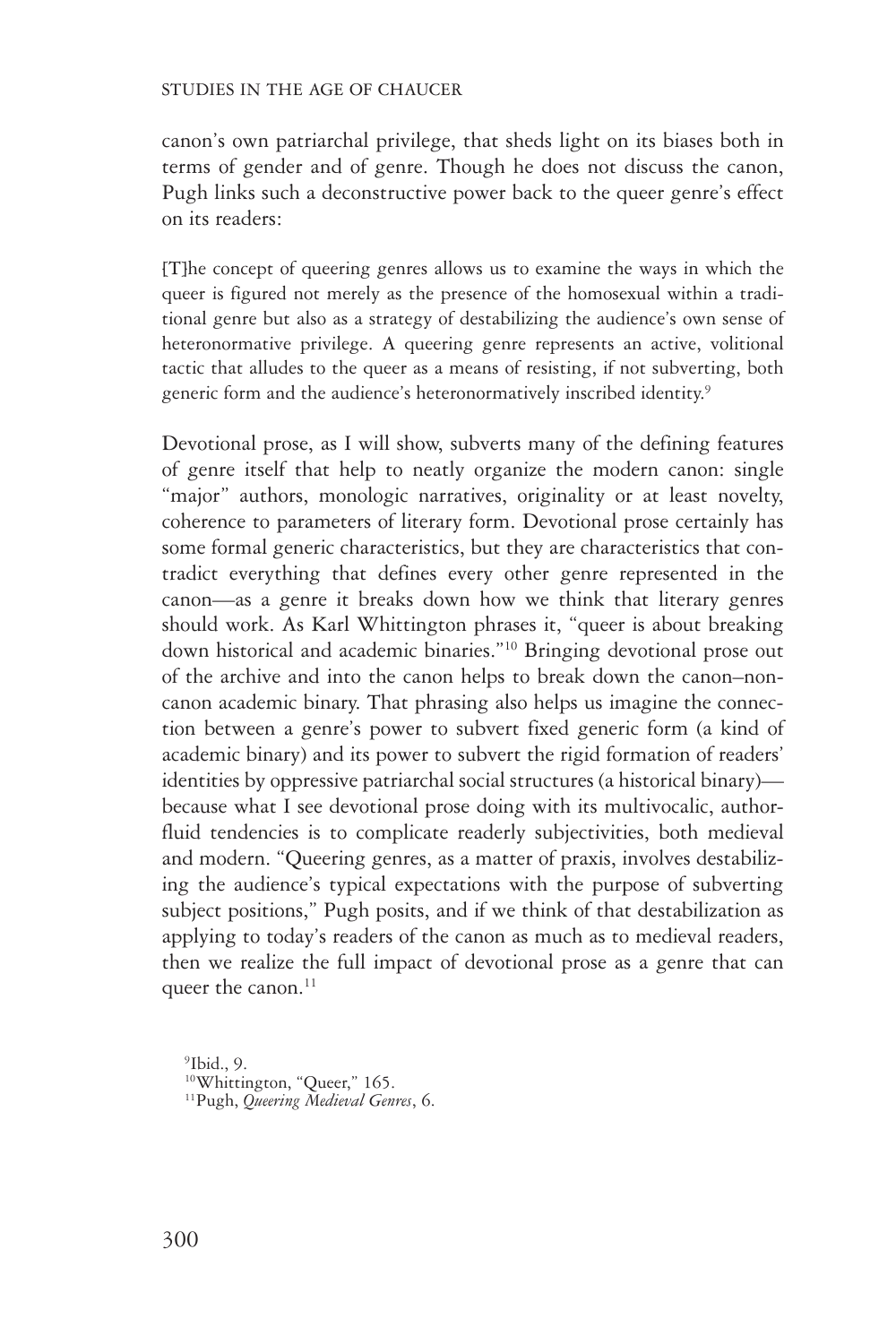## **II. Queering Authorship**

Returning to the contents of the Norton *Major Authors* anthology, we can see that a majority of the works have named, known authors, as the anthology's title would suggest. Chaucer, Gower, Hoccleve, Langland, Malory, Julian: these are vivid, historical personages whose identities can shape the way we interpret their texts, should we choose that kind of biographical approach. *Sir Gawain*, the lyrics, and the drama are anonymous, but most scholars would argue for (and most students assume) authorship by a single person (whether male or female). And while all these texts certainly have their allusions to past textual traditions, or adapt sources to different degrees, they do not explicitly base their function as literary texts on problematizing the self-evidence of their own authorship by a single person.

Devotional prose works, on the other hand, do. These authorial parameters are radically challenged by the complex nature of authorship for devotional texts, especially compilations. First of all, their anonymity is not happenstance, or even an unfortunate loss, but is a central aspect shaping the entire genre. Vincent Gillespie articulates this unique situation: "Anonymity is the norm and the condition of late medieval English devotional writing. It is a state of mind shared between author and audience, a reflex of the humility and meekness that such writing sought to encourage and develop in the minds of its readers."12 Even if the original immediate audience knew and took the identity of the author for granted, "once such texts find a wider readership, either by transmission of the whole work or through copying of extracts, the anonymity changes from a gestural modesty to a more substantial authorial absence."13 Thus the anonymity is not a vacuum but a kind of meaningful absent presence, where the facelessness behind the narrative voice encourages the reader both to imagine the speaker as a familiar pastoral figure, and simultaneously to inhabit the "I" subject-position themselves, as in the Psalms.

Another of the benefits of this kind of anonymity is the queering of the author's gender. Of course the default assumption is a male cleric,

<sup>12</sup>Vincent Gillespie, "Anonymous Devotional Writings," in *A Companion to Middle English Prose*, ed. A. S. G. Edwards (Cambridge: D. S. Brewer, 2004), 127–49 (127).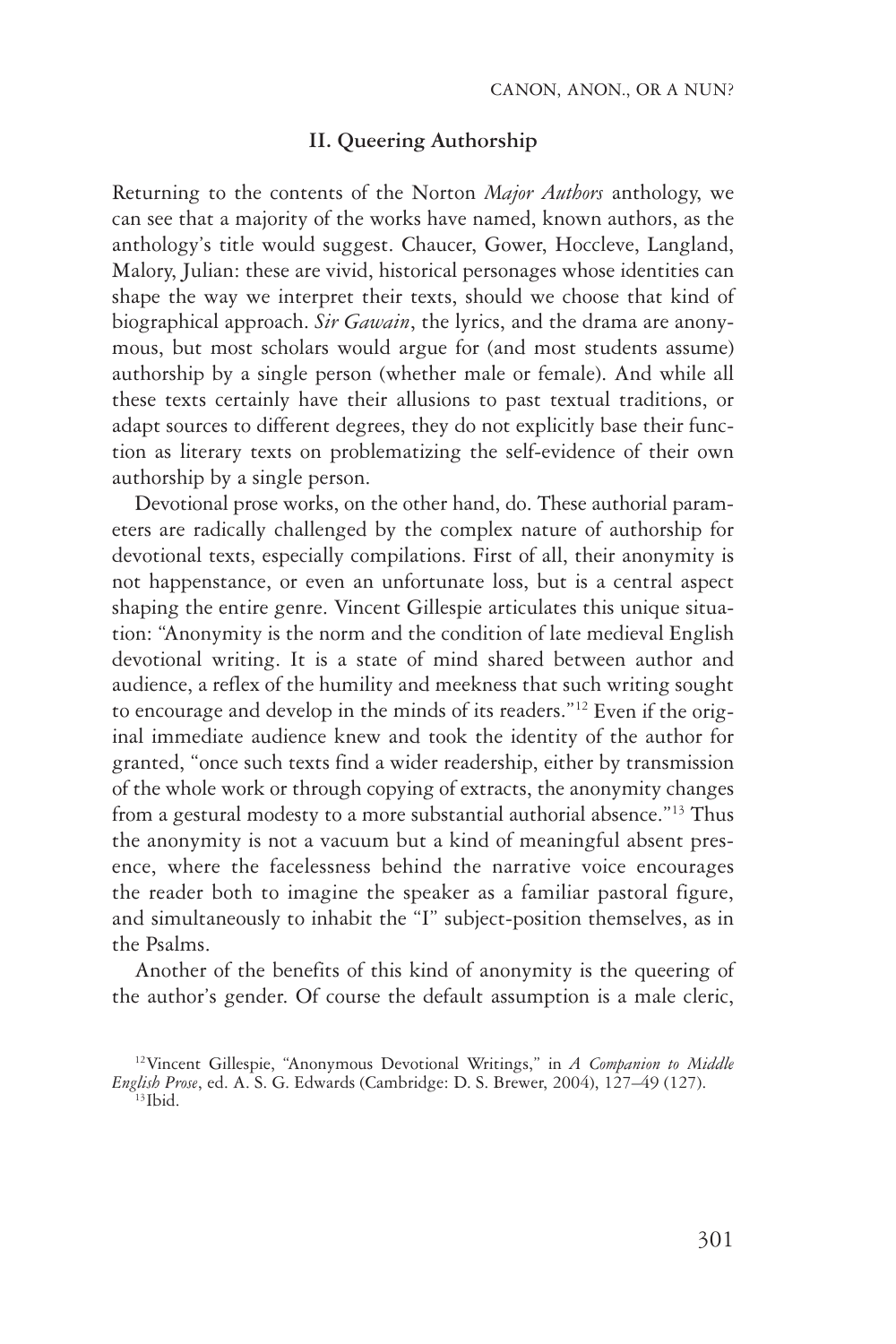and that is probably correct in most cases. And of course such an assumption masks the possibility of female authorship—in any genre, as many scholars have discussed. "The politics concerning the anonymity of medieval texts have become increasingly important to the project of medieval feminist scholarship in its attempts to recover—at least as much is possible—the traces of female subjectivity within a culture where both subjectivity and creativity were deemed definitively male," Liz Herbert McAvoy explains.<sup>14</sup> We have proven examples of devotional texts by women, such as the anonymous *Feitis and Passion of Oure Lord*. 15 But I think we could also interpret the lack of gendered authorial markers in late medieval devotional texts as a strategic avoidance, so that such purposeful ambiguity gives the texts a kind of transgendered potential, or to be *simultaneously* male- and female-authored. Queering the unknowable author plays with the projected gender assumptions of each particular reader, allowing the text to flex to the reader's desire for a man or woman behind the quill. The anonymous author, then, unconstrained by the insecurities of proving a male, authoritative, clerical provenance, can even encourage the reader to view the practicing devotional subject-position as female. This resembles what McAvoy identifies in the thirteenth-century anchoritic text *The Wooing of Our Lord*, where the text is "promoting a female subject-position . . . offered as a model for affective spirituality" that acknowledges "the advantages of a female perspective on matters divine."16 In other words, whether the author is actually a man or a woman, the text is freed up to facilitate the reader's *feeling* like a woman, which in this period was in many ways the privileged position of affective meditation, the subject-position best able to perform devout compassion—an emotion "insistently gendered as feminine," according to Sarah McNamer's argument.17 We might align that devotional construct with one of the ways that queering genres function, as Pugh describes: "The authorial process of queering genres depends upon the shock of narrative, its ability to jolt audiences into positions

<sup>14</sup>Liz Herbert McAvoy, "Anonymous Texts," in *The History of British Women's Writing, 700–1500*, Vol. 1, ed. McAvoy and Diane Watt (New York: Palgrave Macmillan, 2012), 160–68 (160). See also the essay by Michelle Sauer, "Devotional Literature," in the same volume, 103–11.<br><sup>15</sup>McAvoy, "Anonymous Texts," 165.

 $16$ Ibid.,  $164$ .

<sup>&</sup>lt;sup>17</sup>Sarah McNamer, *Affective Meditation and the Invention of Medieval Compassion* (Philadelphia: University of Pennsylvania Press, 2010), 3.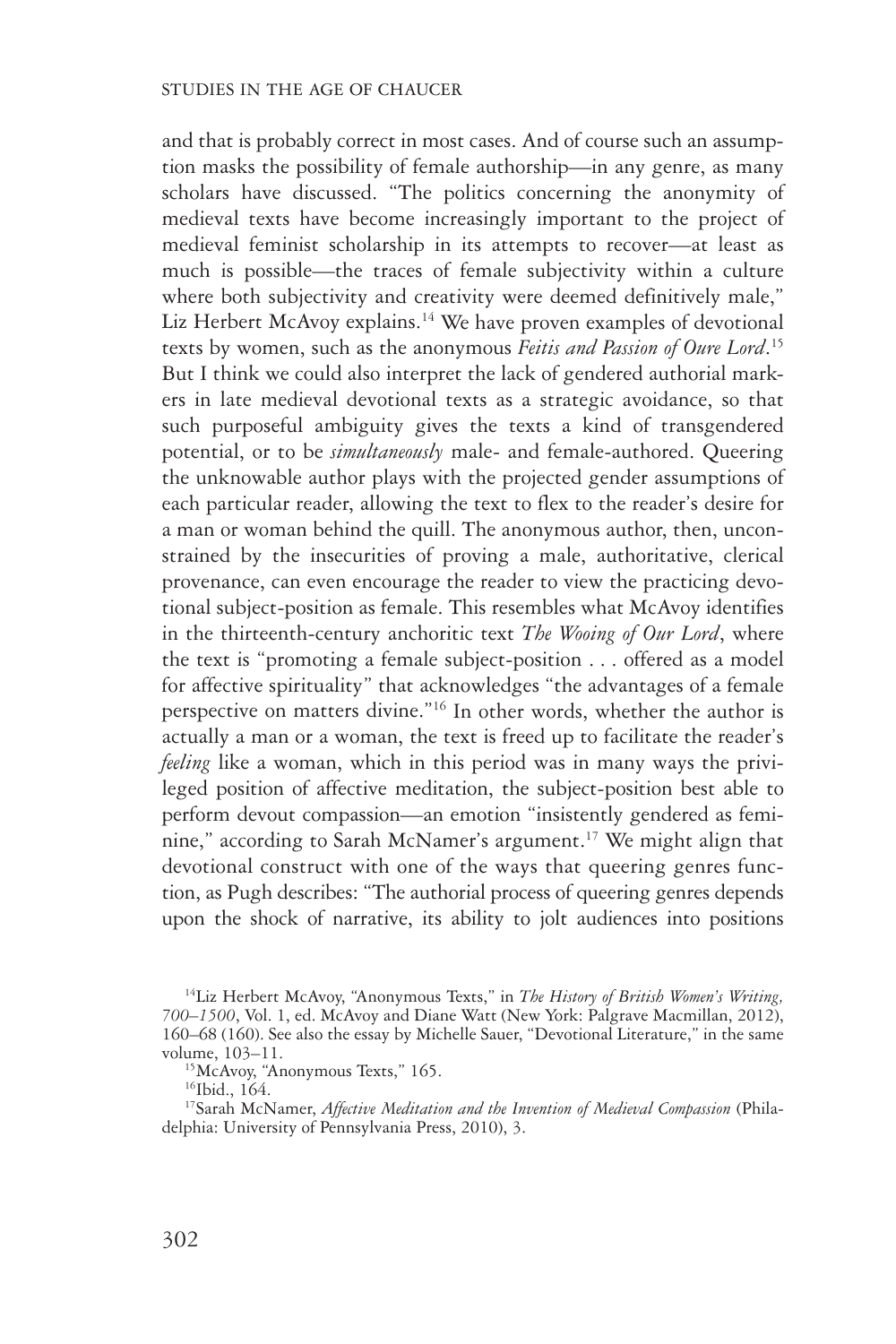unanticipated, unexpected, and perhaps undesired."18 Reading like a woman could certainly be unexpected, perhaps undesired, but for the devotional reader this new position could bring great spiritual benefits.

By including such a richly gender-ambiguous text in the canon we are forced to reckon with our own desire (or, our internalization of the canon's desire) to fix authorship as a single person with a single gender. Devotional prose prevents the author-figure from functioning monolithically. It can reset our lax suppositions that the author is even knowable or wants to be knowable. As a genre, devotional prose evokes in several ways the intricate collaborative authorship of many women's visionary accounts, such as *The Book of Margery Kempe*. 19 The complexity behind Margery's *Book*, with its ambiguous collaboration between holy woman and several scribes, comes closest to the complexity behind compilations, and in fact, teaching devotional compilations alongside *The Book of Margery Kempe* would help to evoke the historical nuances of its creation and its gendered implications for the "creature" Margery.

Another way that devotional prose's queer mode of authorship challenges the hegemony of the author figure can be found in its profoundly pastiche nature. The devotional compilation perfectly proves Roland Barthes's famous proclamation that "the text is a tissue of quotations drawn from the innumerable centers of culture" that operates as a "multi-dimensional space in which a variety of writings, none of them original, blend and clash."20 The genre offers a healthy counter-narrative to the modern obsession with novelty and originality. For example, a compilation may be composed of a base text that could be a translation of a Latin work, such as the *Meditationes vitae Christi*, either in part or in whole, but with varying degrees of faithfulness to the original. Then that base text is interpolated with newly written text and extracts from any number of other sources, such as the Bible; the patristic fathers; or quite frequently, visionary accounts by medieval holy women. The author of the compilation known as *A Mirror to Devout People* describes his compositional process, how he has "browgth inne othyr doctorys in diuerse placys, as to the moral vertuys, and also summe reuelacyonys of approuyd

<sup>&</sup>lt;sup>18</sup>Pugh, *Queering Medieval Genres*, 3.<br><sup>19</sup>On collaborative authorship and women's writing, see Diane Watt, *Medieval Women's Writing: Works by and for Women in England, 1100–1500* (Cambridge: Polity Press, 2007). 20Roland Barthes, "The Death of the Author," in *The Book History Reader*, ed. David

Finkelstein and Alistair McCleery (London: Routledge, 2002), 221–24 (223).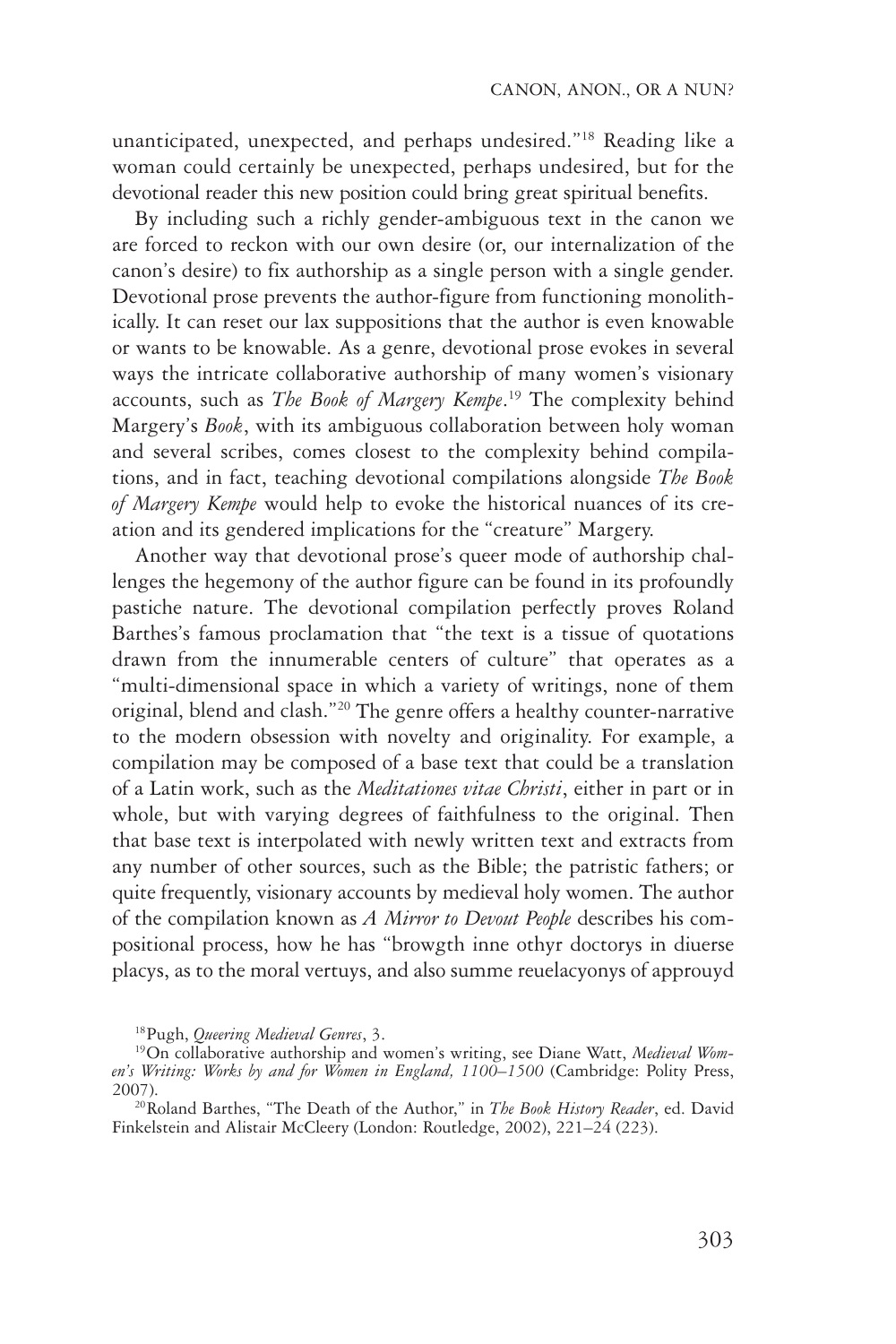wymmen"—i.e., visionaries Mechthild of Hackeborn, Catherine of Siena, and Birgitta of Sweden.21 Birgitta's *Revelations* were often borrowed from because of the vivid details they revealed about Christ's life. *Contemplations on the Dread and Love of God*, *A Mirror to Devout People*, and the lesser-known *Meditaciones domini nostri* provide clear examples of Birgittine borrowings, sometimes noted by the narrator, sometimes noted in the margin, sometimes silently interwoven.<sup>22</sup>

Regardless of how the sources are acknowledged, the narrator speaks through these other voices, ventriloquizing female visionaries and male theologians alike. Devotional compilations demonstrate a queer heteroglossia in the Bakhtinian sense, as a medieval discourse that "allows a variety of cultural registers and group perspectives to mingle creatively and initiate 'a struggle among sociolinguistic points of view.'"23 We might even go so far as to say the genre is comfortable with narrating "in drag." Gender is being constantly flipped and performed. It is a fundamentally egalitarian and feminist approach, because sources by male authors are not promoted at the expense or devaluation of sources by female authors, as according to a traditionally misogynist hierarchy of *auctoritas*. The so-called "derivative" nature of compilations actually demonstrates a quite politically and theoretically progressive complexity worth preserving as part of the mainstream medieval canon. Such a plurality of authors and problematizing of authorship brings a crucial queer resistance to the very idea of the "major author" driving what we read and teach.

#### **III. Queering Dynamic Transmission**

The ambiguous author figure links to another point: that "[p]recisely because of their derivative nature, compilations help us understand medieval forms of authorship and of textual transmission, both of which are

<sup>&</sup>lt;sup>21</sup>*A Mirror to Devout People (Speculum devotorum)*, ed. Paul J. Patterson, EETS o.s. 346 (Oxford: Oxford University Press, 2016), 6, lines 125–27.

<sup>&</sup>lt;sup>22</sup>See *Contemplations of the Dread and Love of God*, ed. Margaret Connolly, EETS o.s. 303 (Oxford: Oxford University Press, 1993); Patterson, *A Mirror to Devout People*; and Laura Saetveit Miles, "An Unnoticed Borrowing from the Treatise of Three Workings in Man's Soul in the Gospel Meditation *Meditaciones domini nostri*," *Journal of the Early Book Society* 20 (2017): 277–84. 23Bartlett, *Male Authors, Female Readers*, 27, citing in part Mikhail Bakhtin, *The Dia-*

*logic Imagination*, ed. Michael Holquist, trans. Caryl Emerson and Michael Holquist (Austin: University of Texas Press, 1981), 273.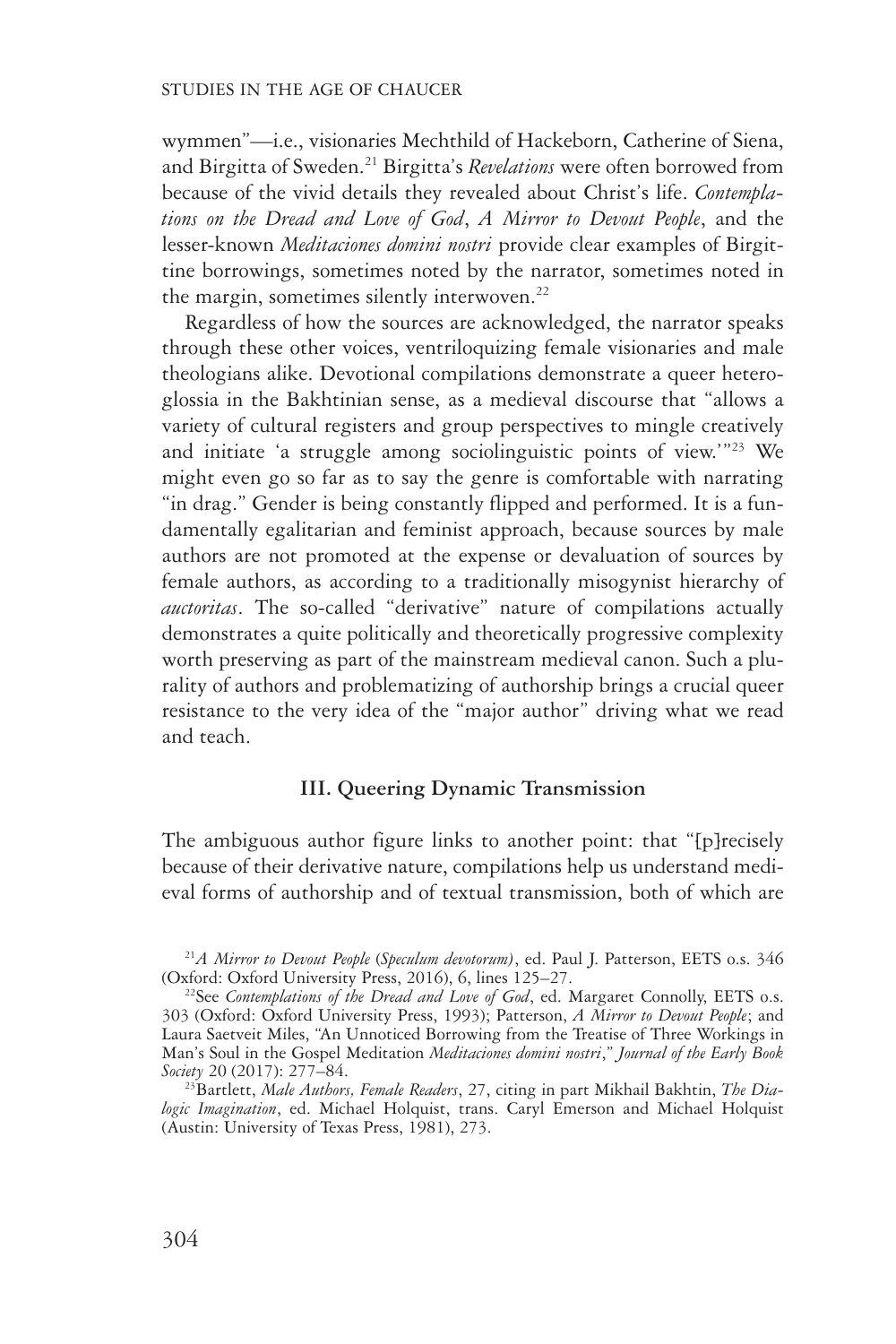closely connected."24 Not only could a compiler weave together writings by multiple authors with their own writing, so could subsequent scribes then change, adapt, shorten, or expand a devotional prose work when they copied it. That means that each iteration, if not a slavishly faithful copy, could represent yet another major authorial intervention by another reader/writer. For this reason devotional compilations in particular have been called "dynamic texts, that is, they can be found in diverse attestations."25 An already composite text might be cannibalized and recompiled into another new work, or pronoun and single-word changes might shift the intended audience from female to male or neutral. Whether subject to large or small adjustments, their propensity for adaptation meant that devotional works were able to reflect the needs of fresh audiences, adding to their hardiness as long-lived texts circulating over many decades.

Such *mouvance* puts devotional prose in a particularly queer position in relation to the canon. The canon thrives on fixed texts that provide a common reference for innumerable readers regardless of time or place. This fixity perpetuates the assumption (verging on belief) that literary texts can only be good if they are singular, fixable, knowable. (Not that all scholars or students agree, but the canon implicitly helps to promote that belief.) If a single, "best" text of a devotional compilation cannot be identified, or even just if each different version has its own scholarly interest and historical validity as a reflection of evolving reading and writing practices, how does that undermine the nature of canonical conformity? How does that disrupt and broaden our modern ideas of the literary? Such queer disruption becomes more urgent when we realize that any broadening of the canon helps to move its center away from the white, male author whose dominance has silenced alternative literary discourses for millenia.

Of course, we must produce actual editions of these slippery medieval texts if they are going to be studied, appreciated, and canonized. Yet, then, as Marleen Cré, Diane Denisson, and Denis Renevey point out, we must lament "the loss of such nuances and fruitful instability when the compilations are fixed and read in modern editions."26 Ways partially to

<sup>24</sup>Marleen Cré, Diane Denisson, and Denis Renevey, "Introduction," in *Late Medieval Compilations in England*, ed. Cré, Denisson, and Renevey (Turnhout: Brepols, 2020),  $1-26$  (2).<br><sup>25</sup>Ibid., 10.

 $26$ Ibid., 12.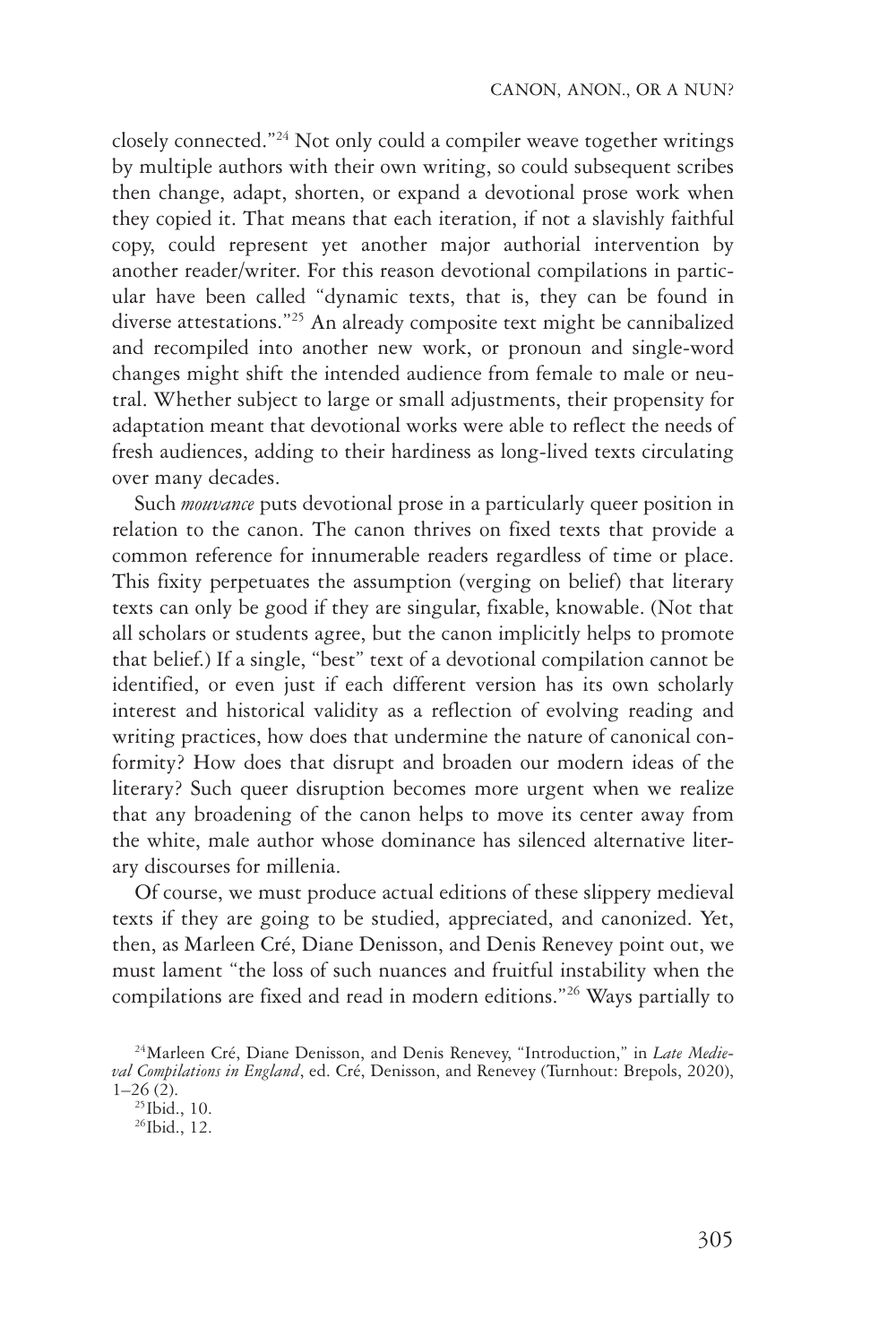overcome that fixity include at a very minimum critical editions with a full and rigorous textual apparatus; or yet better, either print or digital parallel-text editions allowing comparison between two or more different versions; or perhaps most promising, a range of digital editing possibilities that display minor and major variants. They also include discussing the texts' fluidity explicitly in any headnote, introduction, or textual analysis: to ignore multiple surviving versions skews how we interpret the text. Pretending that *Pore Caitiff*, for instance, is a single, stable text, like *Sir Gawain and the Green Knight* in its lone manuscript, amounts to a closeting of a queer textual history that has much to teach us, even if it makes us slightly uncomfortable or we find it slightly over-complicated for our modern tastes. I do not mean to deny that many other medieval and later texts also change as they are copied or printed for different audiences (as, of course, with the canonical *Canterbury Tales*). But perhaps no other genre displays such dramatic adaptation or active willingness to embrace fragmentation as devotional prose.

# **IV. Women Readers Queering the Canon**

In the Norton contents, the (relatively recent) inclusion of Julian of Norwich and Margery Kempe means about a quarter of those (known) authors are women, a strong statistic high above the proportion of actual known female authors in medieval England. Yet Julian and Margery's texts survive in scant few witnesses, exposing their canonicity today as somewhat out of alignment with their marginality in their own time. Though the very presence of women visionary authors in the canon is a crucial step forward, another demographic remains glaringly absent from the Norton list: women readers. Devotional texts also deserve higher status because of how they illuminate the ways that women's literary cultures drove the creation of the medieval canon of English literature, particularly in the fourteenth and fifteenth centuries. Even if we assume that most of the genre was composed by men, many examples suggest that enclosed women such as nuns and anchoresses provided the motivating energy that drove textual composition and subsequent transmission, and that laywomen were also main consumers.

"Suster, thou hast ofte axed of me a forme of lyung accordyng to thyn estat, inasmuche as thou art enclosed," begins the late medieval vernacular translation of Aelred of Rievaulx's twelfth-century rule of living for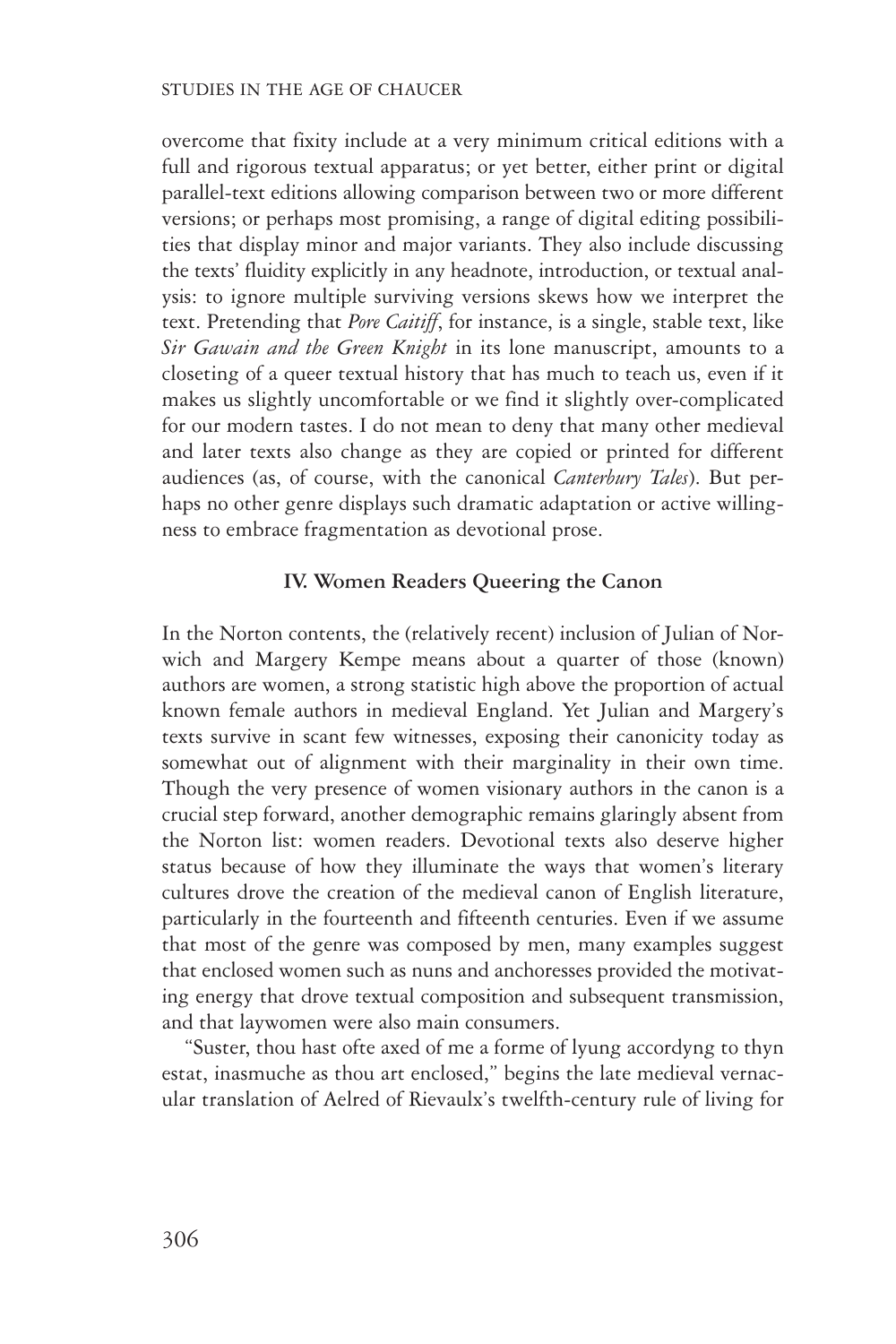a recluse, titled *De institutione inclusarum*. 27 About 300 years later, the anonymous Carthusian author of *A Mirror to Devout People*, written for a Birgittine nun of Syon Abbey, opened his text similarly: "Gostly syster in Ihesu Cryste, I trowe hyt be not 3ytt fro 30ure mynde that whenne we spake laste togyderys I behette 30w a medytacyon of the Passyon of oure Lorde."28 Hilton likewise addresses his *Scale* to a "goostli suster," as did the author of *The Chastising of God's Children*, and Richard Rolle wrote many of his works for the anchoress Margaret Kirkby. Whether at their behest or not, for the entire medieval period men were writing devotional books specifically for enclosed women, so much so that announcing that audience developed into a rhetorical trope. It could safely be claimed that devotional texts would be the medieval genre most influenced by women readers (perhaps rivaled by visionary accounts by holy women, but their circulation seems heavily driven by male monastic readers). David N. Bell systematically surveys all the books and libraries connected to medieval English nunneries in *What Nuns Read*, and comes to a firm conclusion: "Most English spirituality and much English theology was transmitted in the mother tongue, and there is clear evidence that some nuns had every intention of keeping abreast of the most recent developments."29 In other words, enclosed women wanted the newest spiritual material, the best domestic and imported works. They drove the market. They were trendsetters, and even if they didn't write the texts themselves (most of the time), they influenced what those texts were like. Devotional works demonstrate the power that women exerted on textual production and creation of canonical works for wide swaths of medieval readers. Their books quickly escaped the cloister and circulated among other religious and lay readers, both male and female.

Though their contact with the outside world was ostensibly curbed, these religious women readers were connected to broader lay, clerical, and monastic literary cultures, as research has shown. In other words, understanding what and how nuns read enables us to understand the reading of aristocratic women and men, monks, and priests. Mary C. Erler

<sup>27</sup>*Aelred of Rievaulx's "De institutione inclusarum": Two English Versions*, ed. John Ayto and Alexandra Barratt, EETS o.s. 287 (Oxford: Oxford University Press, 1984), l, lines

<sup>&</sup>lt;sup>28</sup> Patterson, *A Mirror to Devout People*, *A*, lines 2–4.<br><sup>29</sup> David N. Bell, *What Nuns Read: Books and Libraries in Medieval English Nunneries,* Cistercian Studies Series 168 (Kalamazoo: Cistercian Publications, 1995), 78.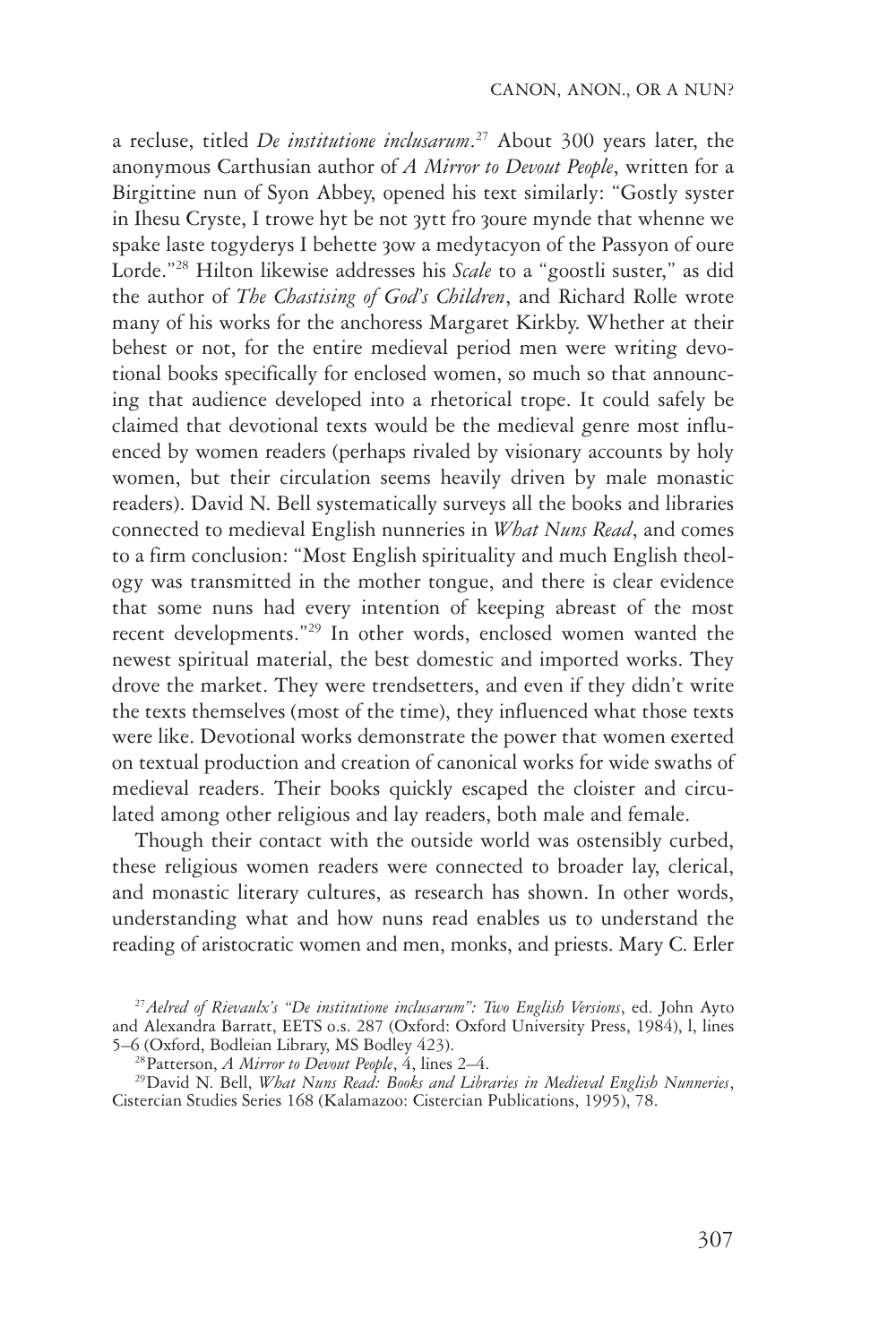maps how women acquired and passed on texts via female relationships: "these relationships imply that female book ownership was strongly dependent on membership in a community of readers, a community which could take many forms: natal family, interest group, religious institution."30 She identifies women's religious institutions as the essential backdrop against which women's networks of manuscript exchange should be seen. Nuns are important because they are connected—and the main force of that connection is the devotional genre that taps into the prestige of their contemplative life, their efficacious modes of prayerful reading, for the benefit of other readers. In fact, lay readers—both men and women—were even encouraged by devotional works such as *The Abbey of the Holy Ghost* to imagine themselves as nuns, shaping their mindset to work like a metaphorical cloister protecting them from worldly distractions and temptations. $31$  Including devotional prose in the modern canon of medieval literature gives representation to enclosed religious women, actually a very powerful group of agents in medieval literary culture, a constituency that until recently have been undervalued based on their gender and their seemingly passive position in society.

#### **V. Canon, Anon., or a Nun?**

At this point one might object that many of these devotional works are decidedly conservative, even misogynistic, in their content, thus undermining their potential feminist and queer influence on the canon. Recent detailed examination has shown that while some misogynistic views can certainly be found, in fact "these devotional works alternately promoted, authorized, and condemned a spectrum of identities (sexual, domestic, and spiritual) for their audiences," as Anne Clark Bartlett has discovered.<sup>32</sup> Their heteroglossia, their queer ventriloquization of multiple authorial voices including female visionaries, ensures that a plurality of positions are made available for readers. Bartlett explains how

these texts hail readers to recognize themselves and conform to their often misogynistic feminine identities. However, this agenda is thwarted by the multiplicity

<sup>30</sup>Mary C. Erler, *Women, Reading, and Piety in Late Medieval England* (Cambridge: Cambridge University Press, 2002), 136.<br><sup>31</sup>Jennifer Bryan, *Looking Inward: Devotional Reading and the Private Self in Late Medie-*

*val England* (Philadelphia: University of Pennsylvania Press, 2008), 23. 32Bartlett, *Male Authors, Female Readers*, x.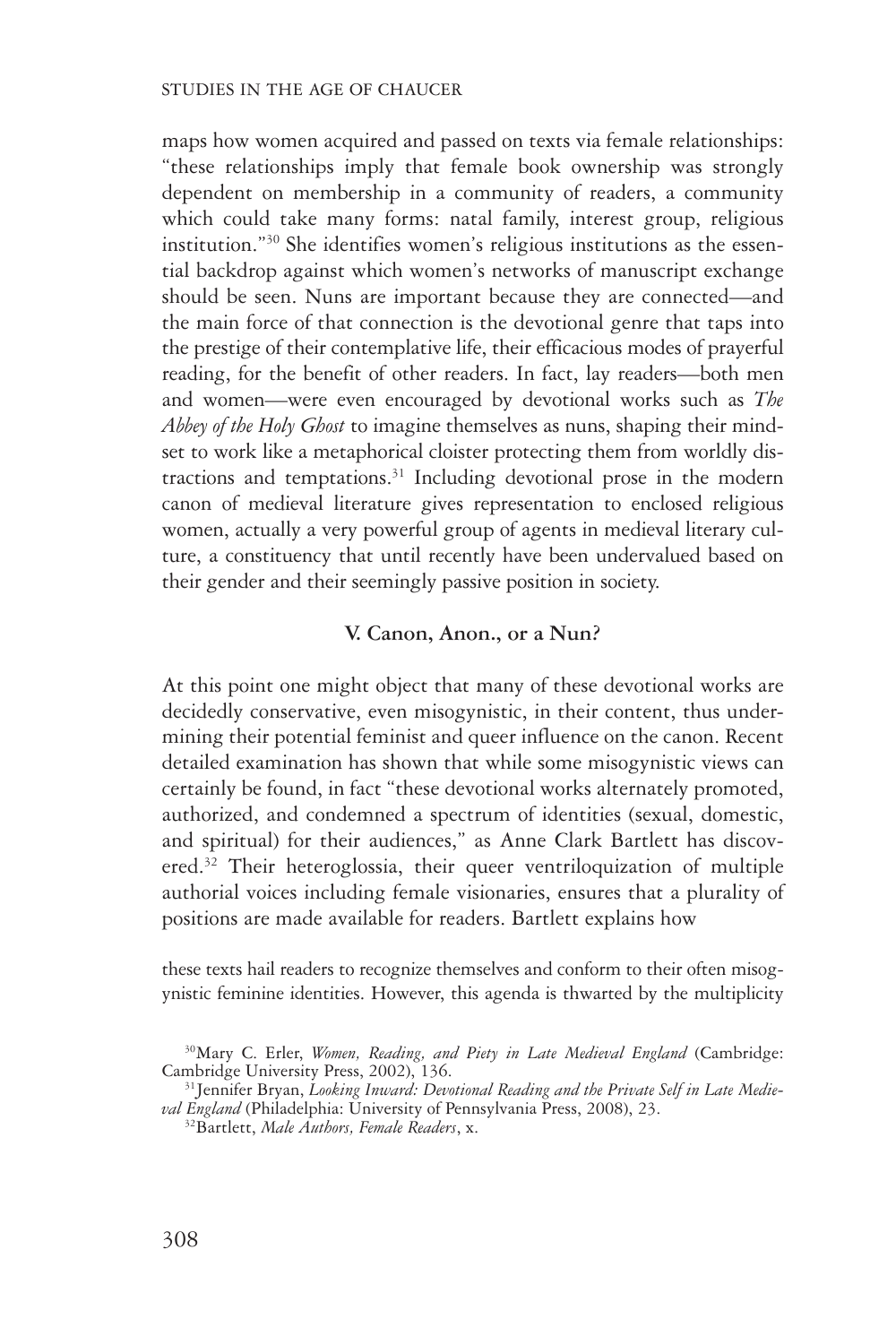of representations by which readers are hailed . . . . This process shapes female subjectivity in complex, sometimes self-contradictory ways and provides appealing alternatives to the traditional, and often misogynistic identities constructed for women readers in medieval devotional literature.<sup>33</sup>

In the Norton-based canon, *The Book of Margery Kempe* and Chaucer's Wife of Bath, for example, approach this kind of gendered complexity. Devotional works, however, aim to shape their readers in a different way from these texts. Compilations and other spiritual writings cultivate a mode of reading and living that involves a conscious forming of a spiritual interiority, a self-development that represents a significant function of literature in the Middle Ages, one that should not be omitted from our modern understanding of the past.<sup>34</sup> Writings in the devotional genre "rely for their success on an informed and developed sense of self-awareness on the part of their readers, and an embracing by them of spiritual autonomy and responsibility."35 Not only could that sense of self-awareness be already developed in the reader, but also that devotional literature actively forms the reader *as a reader* and viewer of the world and themselves, filtering both their inner and outer sight.<sup>36</sup>

In essence, devotional literature acts in interesting, unexpected ways. As a genre that resists in a queer way the totalizing concepts of single authorship, of originality and novelty, and of textual integrity, devotional writing offers an appealing way to disrupt the constrictions of the modern canon and challenge the imposition of our modern taste on a past cultural reality. As a genre that represents the powerful cultural force of women readers, especially enclosed women readers—those most hidden from both medieval and modern view—devotional writing also helps to diversify the canon and correct hundreds of years of masculine control of the discourse of prestigious literature. Even if much of devotional literature was written by men, its study brings to light how women readers were an engine behind literary culture in medieval England.

This piece aims to push forward a discussion about how devotional literature might in practice become a more central part of the teaching

<sup>33</sup>Ibid., 28.

<sup>&</sup>lt;sup>34</sup>Jennifer Bryan explores this quality of devotional prose in *Looking Inward*.<br><sup>35</sup>Gillespie, "Anonymous Devotional Writings," 129.

<sup>&</sup>lt;sup>36</sup>See Laura Saetveit Miles, "'Syon gostly': Crafting Aesthetic Imaginaries and Stylistics of Existence in Medieval Devotional Culture," in *Emerging Aesthetic Imaginaries*, ed. Lene Johannessen and Mark Ledbetter (Minneapolis: Lexington, 2018).